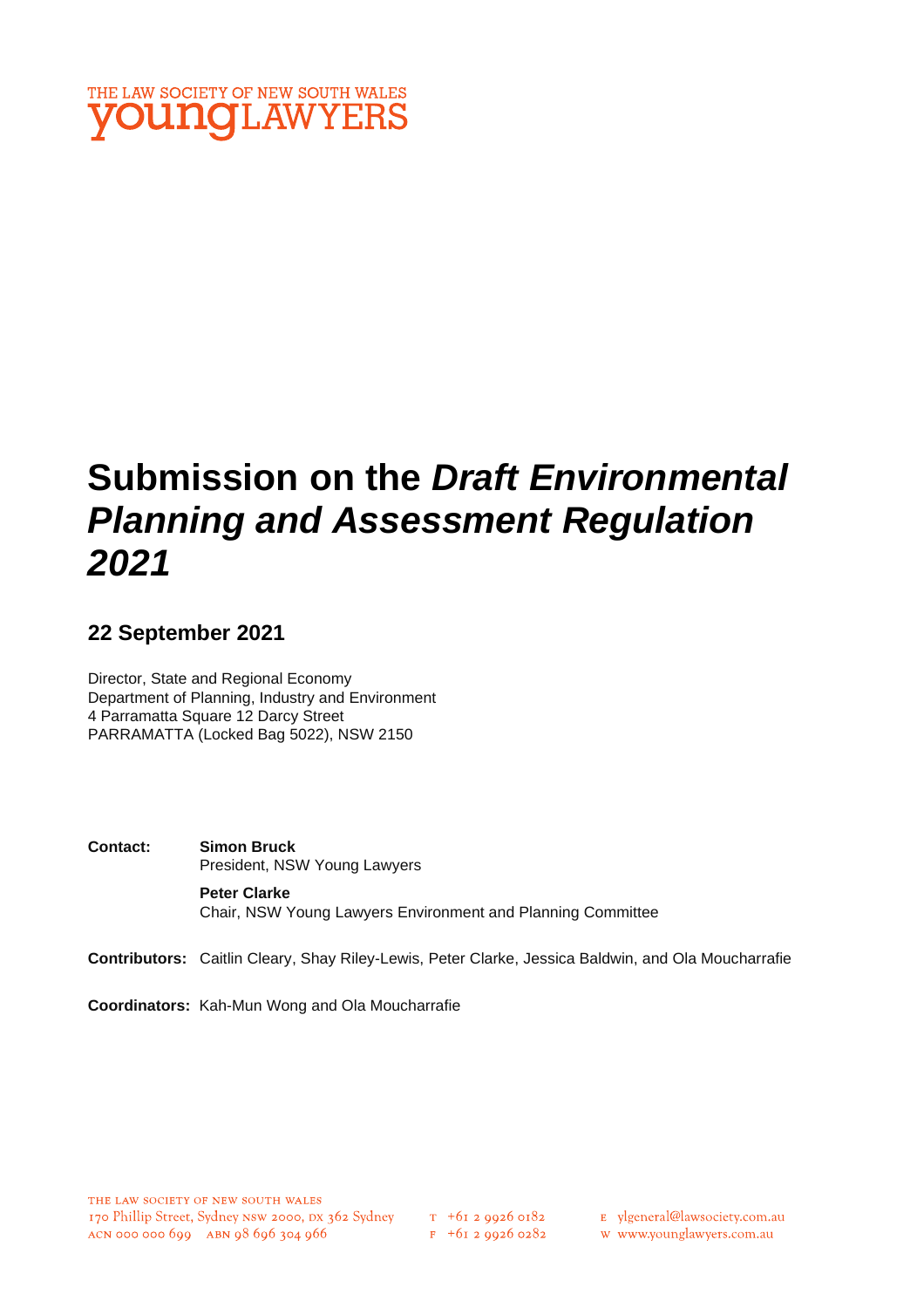

The NSW Young Lawyers Environment and Planning Committee (**Committee**) make the following submission in response to the '*Draft Environmental Planning and Assessment Regulation 2021'*.

### **NSW Young Lawyers**

NSW Young Lawyers is a division of The Law Society of New South Wales. NSW Young Lawyers supports practitioners in their professional and career development in numerous ways, including by encouraging active participation in its 15 separate committees, each dedicated to particular areas of practice. Membership is automatic for all NSW lawyers (solicitors and barristers) under 36 years and/or in their first five years of practice, as well as law students. NSW Young Lawyers currently has over 15,000 members.

NSW Young Lawyers accepts the science and wide-ranging effects of climate change, including as outlined by the United Nations Intergovernmental Panel on Climate Change in its leading expert reports. NSW Young Lawyers considers that Australia has the ability and a responsibility to rapidly reduce emissions and actively help to keep the world's emissions within its remaining 'carbon budget'.

NSW Young Lawyers recognises that there is a climate emergency, posing an unprecedented challenge for human rights and the rule of law. In order for there to be intergenerational equity and climate justice, as well as interspecies equity and ecological sustainability, the law needs to enable and require Australia to rapidly decrease  $CO<sub>2</sub>$  (and other greenhouse gas) emissions and to be legally accountable for their adverse contributions to the impacts of climate change.

The NSW Young Lawyers Environment and Planning Committee comprises of a group of approximately 250 members interested in our natural and built environment. The Committee focuses on environmental and planning law issues, raising awareness in the profession and the community about developments in legislation, case law and policy. The Committee also concentrates on international environment and climate change laws and their impact within Australia.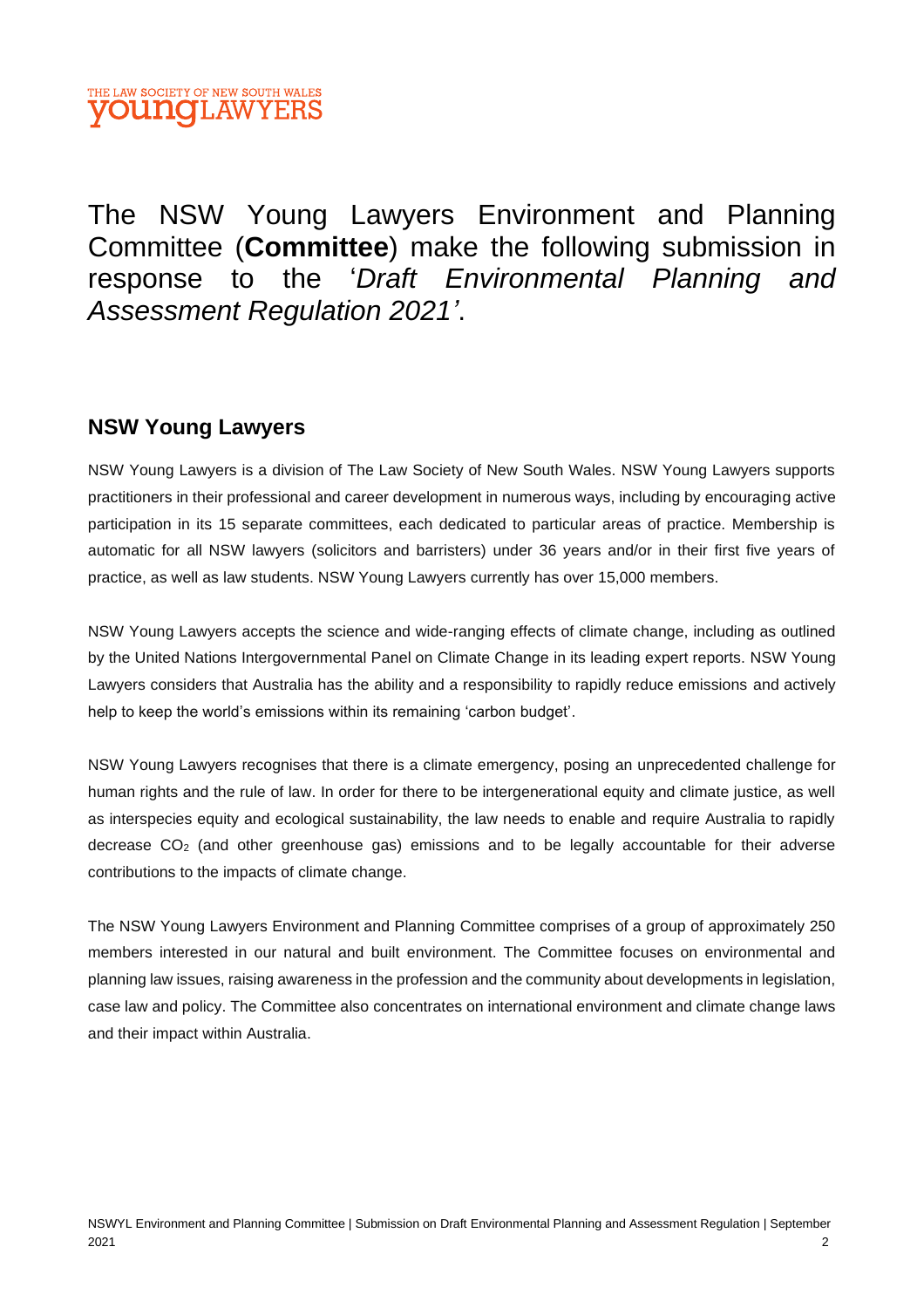### THE LAW SOCIETY OF NEW SOUTH WALES **DUNOLAWYEI**

### **Introduction**

The Committee welcomes the opportunity to comment on the proposed *Environmental Planning and Assessment Regulation 2021* (**Draft Regulation**). This submission addresses development applications, planning certificates, and designated development.

# **Development applications – Part 3 of the Draft Regulation**

- 1. The Committee welcomes the amendments in the Draft Regulation in relation to development applications.
- 2. It is acknowledged that the Draft Regulation introduces changes that reflect the uptake in technology in the process of lodging and assessing development applications. The Committee believes this will help reduce the timeframes for processing development applications, but highlights that this should not be at the cost of community consultation and community notification processes.
- 3. The use of efficient digital communications and technologies will reduce paper and resources but this must not lead to any impact on community consultation with the wider community that may not have access to the internet, especially in a time when Councils are running mostly remotely due to COVID-19 public health responses.
- 4. The Committee raises a possible further amendment of clarification in relation to development applications. Currently Schedule 1 cl  $4(1)(m)$  of the Draft Regulation requires an application for complying development where there is an easement to be accompanied by a certificate of title and diagram of the lot and each adjoining lot affected by the easement. This requirement for complying development applications is proposed to be included as cl 116(5) of the Draft Regulation.
- 5. The Committee notes that there is no equivalent requirement for development applications for properties affected by an easement. While it is expected that this would be captured in the environmental assessment of the development application, Young Lawyers suggests that there be a requirement to disclose any easements or restrictions on land as part of the proposed new standard form for development applications, with a similar requirement to attach a copy of the certificate of title and the relevant lot diagrams. This will increase transparency in decision making recognise the importance of easements and other restrictions on land.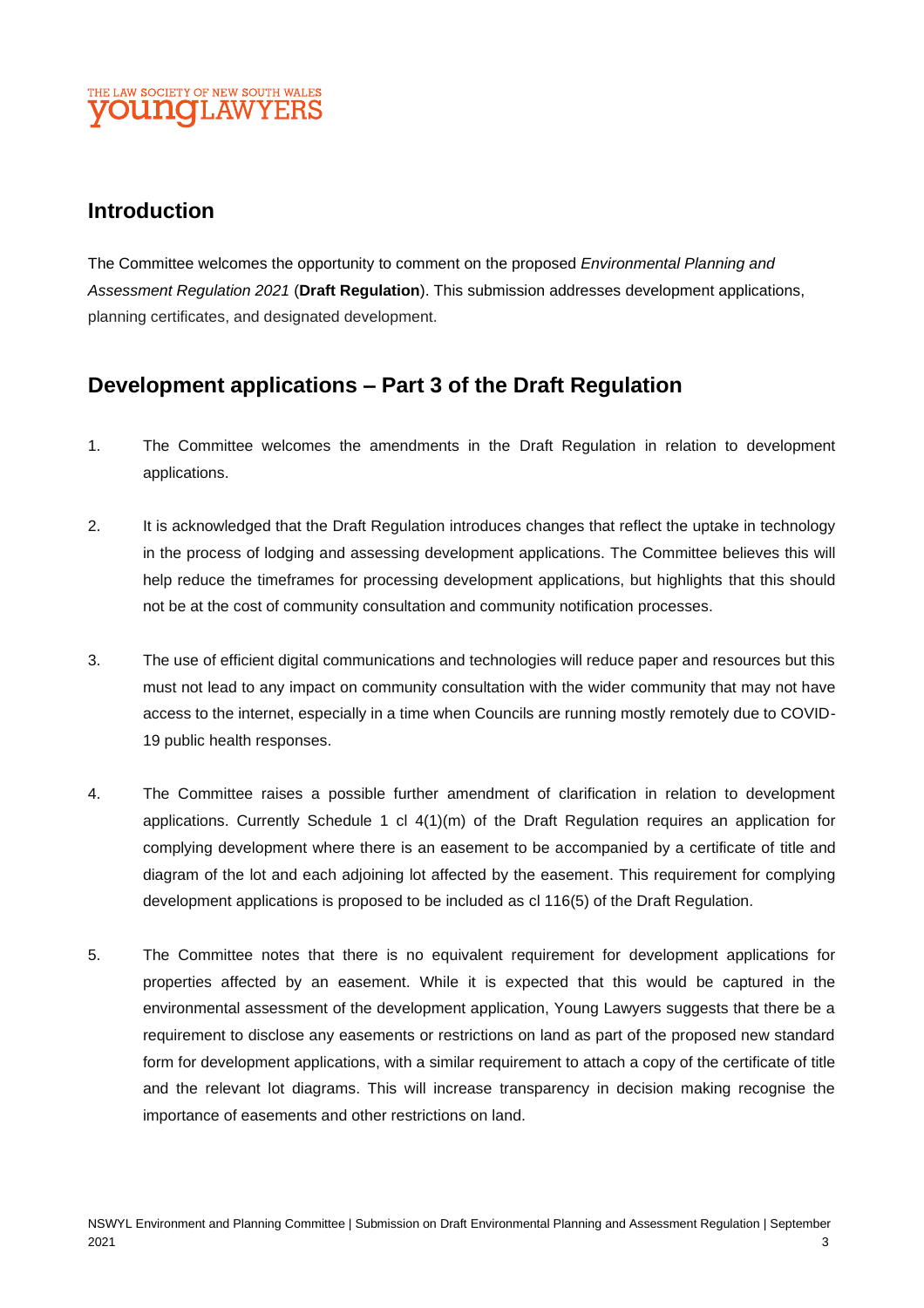### THE LAW SOCIETY OF NEW SOUTH WALES **OUNOLAWYER**

- 6. We are aware of previous development applications that are unsupported by surveys (as there is also no requirement in the *Environmental Planning & Assessment Regulation 2000* (NSW) (**2000 Regulation**) to require a survey) where easements have been overlooked during the assessment process. The Committee suggests that a survey could also become a mandatory document that must be included with a development application. This could be considered further during the development of the standard form.
- 7. The Committee suggests finally, in respect of the administrative burden associated with postdetermination notification, that the operation of the proposed cl 35 of the Draft Regulation be expanded to simplify how an amendment to a development application is to be made and notified when that amendment is made in the course of Class 1 Land and Environment Court proceedings (**Proceedings**).
- 8. At present, cl 55 of the 2000 Regulation provides that "A development application may be amended or varied by the applicant (but only with the agreement of the consent authority) at any time before the application is determined, by lodging the amendment or variation on the NSW planning portal." While cl 35 of the Draft Regulation simplifies this process, it does not provide any clarity on how a DA is to be modified in Proceedings where the DA itself was the subject of an actual (not deemed) refusal.
- 9. In those circumstances, the respondent Council in any such Proceedings is no longer the "consent authority". Council is arguably *functus officio* in that respect, as the Court will step into the shoes of the consent authority in reviewing the merits of the DA.
- 10. Furthermore, in circumstances where a DA has been the subject of formal refusal, the Planning Portal record for the DA is closed and cannot be reopened. Therefore, the Applicant cannot lodge the amendment/variation on the Portal (even if it obtains 'agreement' from the 'consent authority') and is reliant upon Council to create an 'Exhibition' record on the Portal to upload the amended documents to.
- 11. This has had a serious negative impact to access to information. Formerly, a concerned resident (or their legal advisers) could access the local Council's DA tracking website and see all documentation related to neighbouring development, including amended documents and any eventual determination arising out of Court Proceedings in a single location. As a result of recent changes to the operation of cl 55 of the 2000 Regulation in Proceedings, and the inability for an applicant to upload amendments to the Portal after a DA has been refused, this information is now spread across up to four separate databases:
	- a. Council's DA tracking website;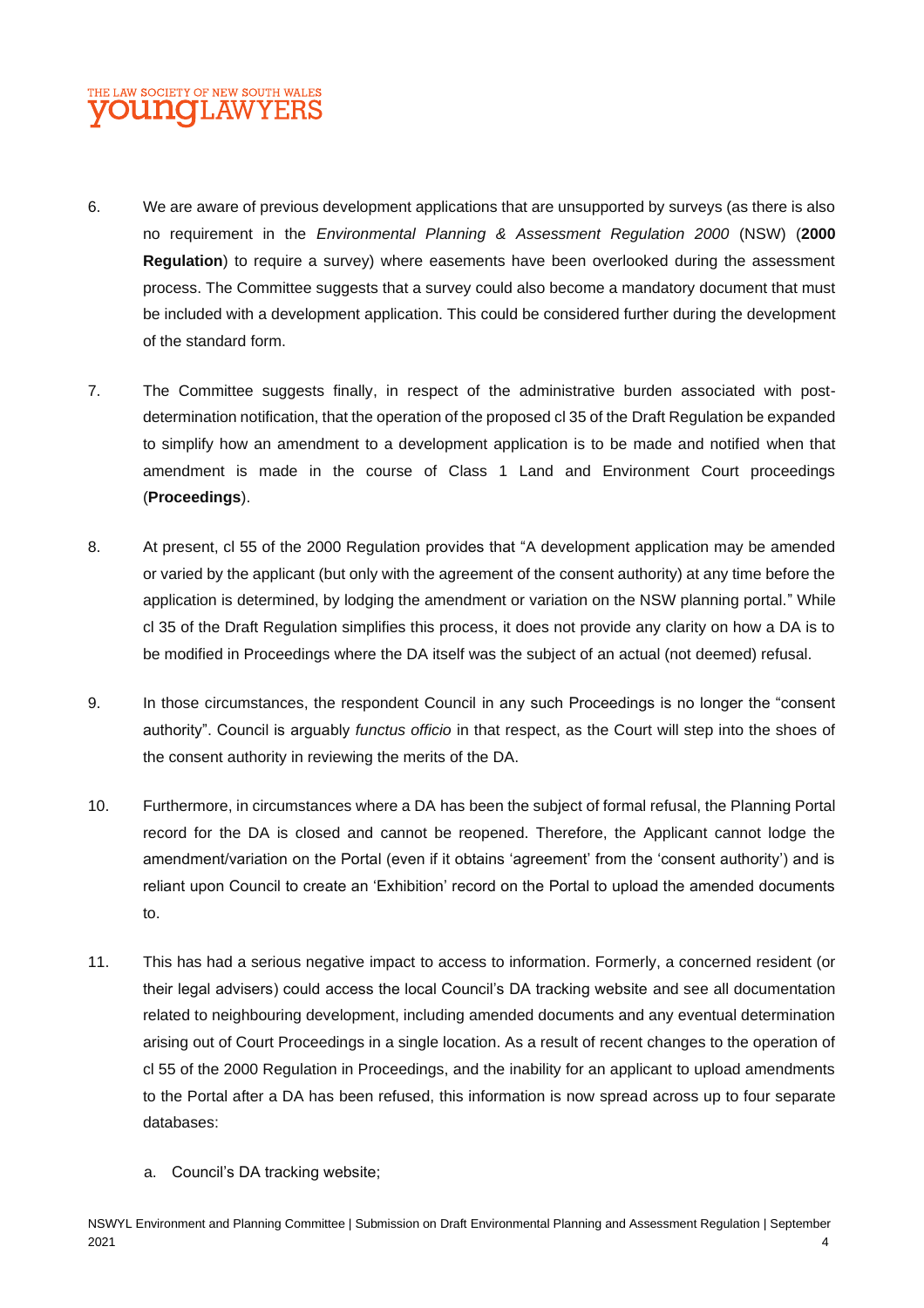

- b. The NSW Planning Portal notification website;
- c. The NSW Planning Portal exhibition website; and
- d. NSW Caselaw.
- 12. The Draft Regulation should clarify the operation of amending and notifying DAs the subject of Court Proceedings.

# **Planning Certificates – Schedule 3 of the Draft Regulation**

### Retain Requirement to List all Relevant Environmental Planning Instruments (**EPI**) and Development Control Plans (**DCPs**)

13. The Committee agrees that the need for draft DCPs to be listed in planning certificates is a positive amendment as it provides potential purchasers with greater transparency of future implications that may arise when considering whether or not to purchase a property. The inclusion of Draft DCPs in the list of relevant planning controls on a planning certificate would assist potential purchasers to consider the impact of proposed DCPs on the development potential of the land in the future. This addition is also consistent with s 4.15(1)(a)(iii) of the *Environmental Planning & Assessment Act 1979* (NSW) (**EP&A Act**) and recent case law (*Britely Property v Randwick Council* [2020] NSWLEC 1367) which requires consent authorities to consider 'any development control plan' when determining a development application.

#### Requirement for Council to include all applicable State Environmental Planning Policies (**SEPPs**)

14. The Committee appreciates that information on applicable SEPPs is already readily available through the NSW Planning Portal. However, the Committee supports the requirement for Councils to include this information on Planning Certificates as it will facilitate transparency and will be of great utility for potential purchasers to have all the applicable planning policies and instruments accessible in one place.

#### Draft EPIs and DCPs made within 3 years from date of Exhibition

15. As mentioned above, the Committee supports the inclusion of draft EPIs and draft DCPs as being listed on planning certificates, however, the Committee is of the view that planning certificates should list draft EPIs and DCPs which have not been made within **5 years from the date they were last on exhibition**. This extended timeframe will provide for greater transparency for potential purchasers of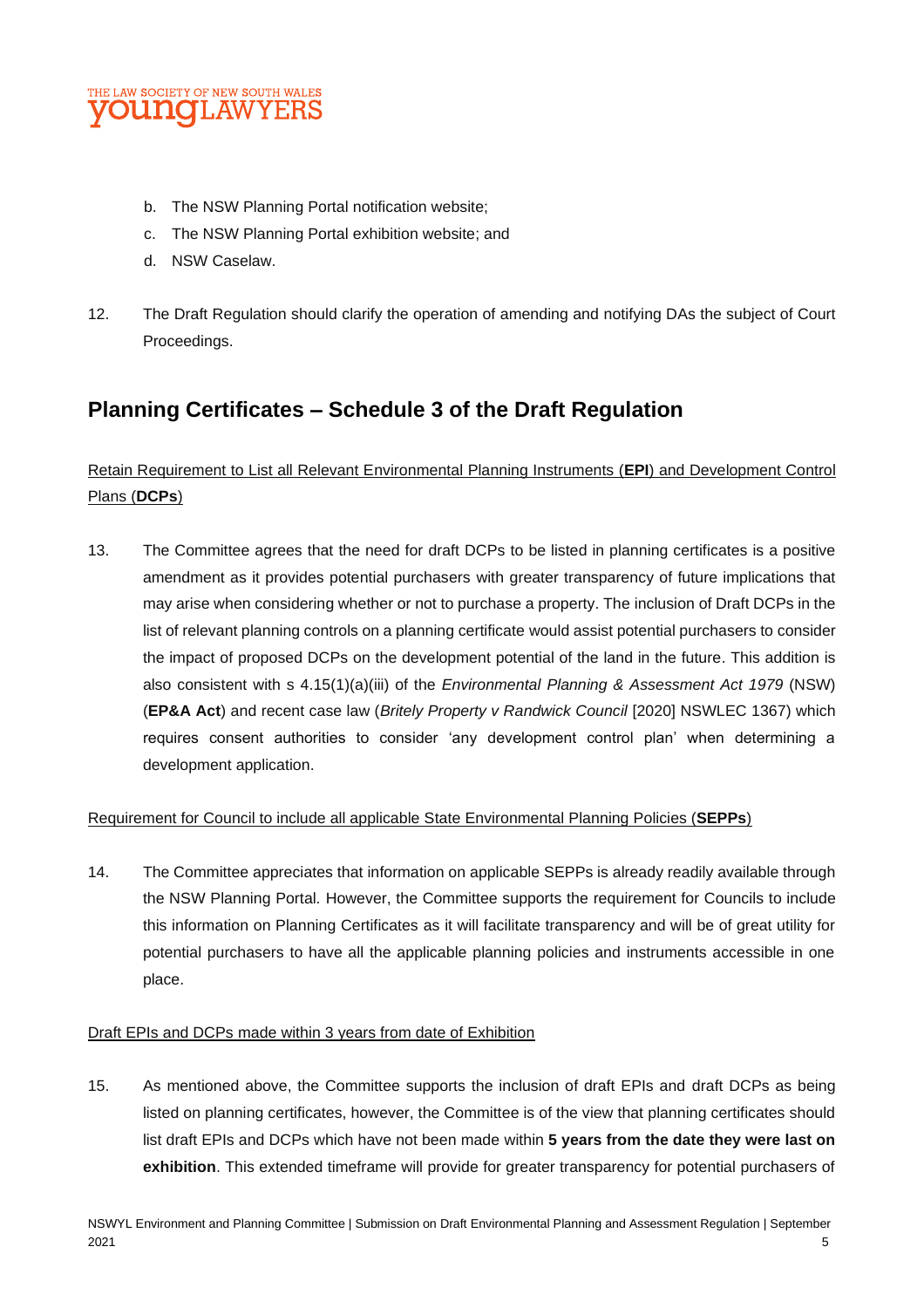

land and is consistent with the timeframe for review of EPIs under s 3.21 of the EP&A Act (which states that Councils shall "*regularly review*" applicable DCPs and LEPs, and that the Planning Secretary is to determine whether to review relevant SEPPs every 5 years).

#### Rename and Reword Complying Development Clause for Clarification

16. The Committee is in support of changes to planning certificates for complying development under the proposed cl 4 of Schedule 3. It would require the planning certificate to identify whether the land is capable of complying or exempt development, and if it is incapable, then to provide reasons why. The proposed change will provide greater insight to potential purchasers of the development potential of the land, particularly the severity of why complying or exempt development is incapable on the land without the need for the purchaser to obtain legal advice as they themselves can make a reasonable judgement. Alternatively, this may prompt purchasers to obtain further legal advice if the issue directly impacts the proposed purchaser's objective for development capabilities on the land.

#### Update Hazard and Risk Restrictions

- 17. The Committee supports the inclusion of the proposed additional hazards and risks at cl 10 of Schedule 3 as it will enable potential purchasers of land to be informed at a very early stage of their interest in the land as to the hazardous risks associated with the property.
- 18. The Committee additionally supports the requirement to note any bushfire prone land, loose-fill asbestos insulation and mine subsidence on the planning certificate (as proposed in cll 11-13 of Schedule 3) to facilitate greater transparency of the risks associated with the land. Several local government councils already include the proposed additional hazards and risks proposed in cl 10 Schedule 3, which reaffirms the Committee's view that this amendment is welcome and will encourage consistency for planning certificates across all local government councils.

#### Requirement for Council to identify other additional permitted uses

19. The Committee also supports the inclusion of land which has been earmarked for acquisition or road works by an authority of the State in accordance with cll 7 and 8 of Schedule 3. This proposed amendment will assist potential purchasers by notifying them of any and all proposed state acquisition relating to the land and any proposed road works which will impact the land.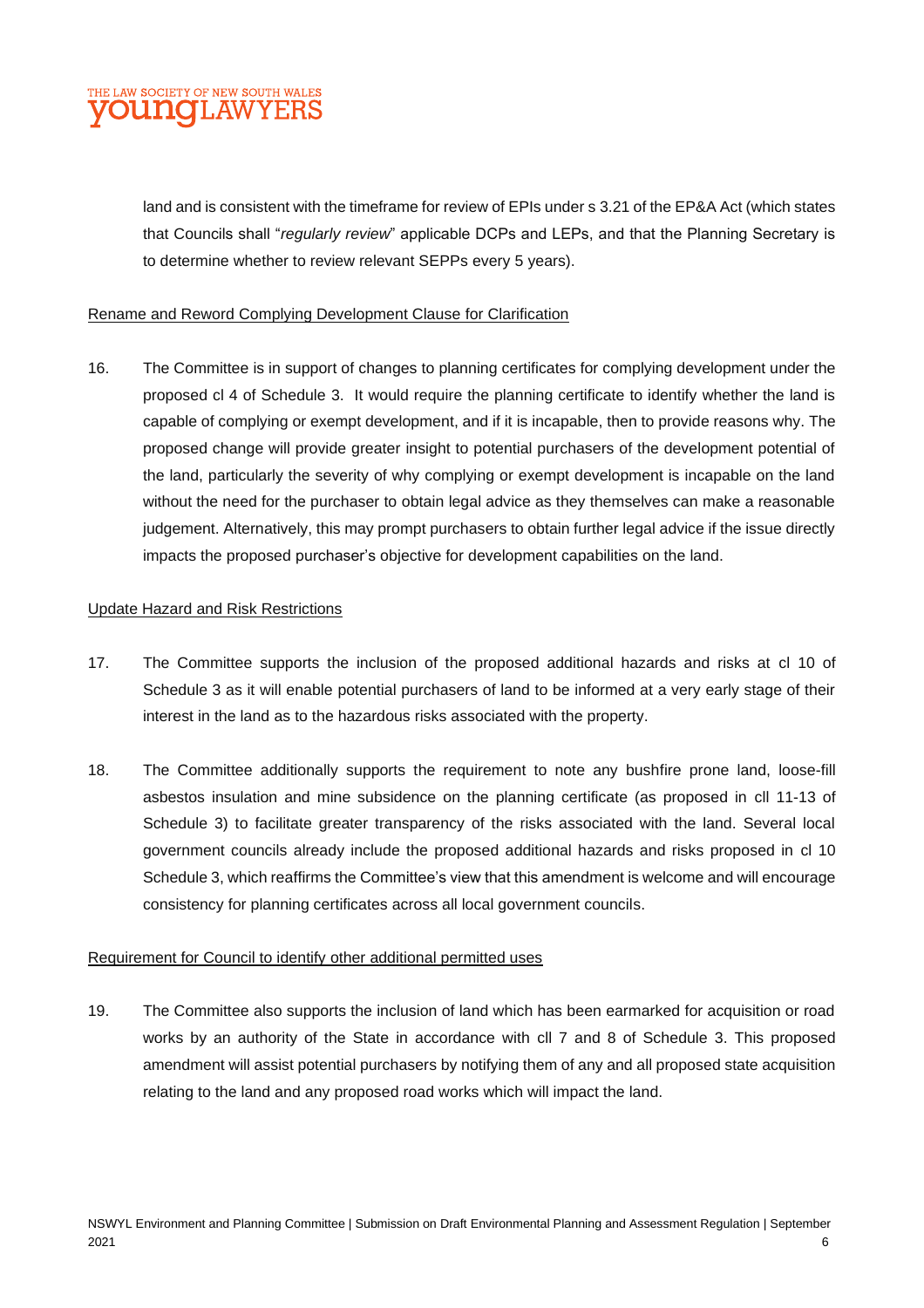

#### Updating Fees related to Planning Certificates

- 20. The Committee notes that cl 259 of the 2000 Regulation provides a blanket fee for planning certificates of \$53 and any additional fees to not exceed more than \$80. The proposed cl 9.7 of Part 9 of this Schedule to the Draft Regulation proposes that the planning certificate fees will now be 0.62 fee units and additional fees to not exceed 0.94 fee units.
- 21. The Committee acknowledges the need for planning certificate fees to increase to reflect the greater detail which is proposed to be included. However, the proposed calculation of the fees under cl 9.7 is confusing, overly complicated and goes against the objective of the Draft Regulation which is to simplify the existing provisions.
- 22. The Committee suggests that a standardised monetary fee for planning certificates be applied (similar to the NSW Land Registry Services (**LRS**) regulated fees which increase by a nominal amount each year) as opposed to requiring Council's, lawyers and conveyancers to calculate fees through fee units and CPI indexation.

### **Designated Development – Schedule 2 of the Draft Regulation**

#### Revise Categories that Trigger Designated Development

- 23. The inclusion of large-scale battery storage facilities as a new category of designated development<sup>1</sup> is welcomed to provide an approval pathway for this currently undefined development. Given the uncertainty of environmental impacts associated with this type of development, we recommend that guidance be developed to support environmental impact assessment.
- 24. The Committee notes that energy recovery facilities are listed as designated development<sup>2</sup>. However, the Regulatory Impact Statement indicates that these provisions are not intended to apply to Special Activation Precincts (**SAPs**) in regional NSW<sup>3</sup> . Exclusion of energy recovery facilities within SAPs in regional NSW from the designated development requirements is not supported. Whilst SAPs benefit from alternate planning assessment pathway under the *State Environmental Planning Policy*

<sup>1</sup> Draft *Environmental Planning and Assessment Regulation 2021*, Sch 2 Part 2, Cl 16

<sup>2</sup> Draft *Environmental Planning and Assessment Regulation 2021*, Sch 2 Part 2, Cl 21

<sup>3</sup> NSW Department of Planning, Industry and Environment, *Draft Environmental Planning and Assessment Regulation*, Regulatory Impact Statement (2021) 62.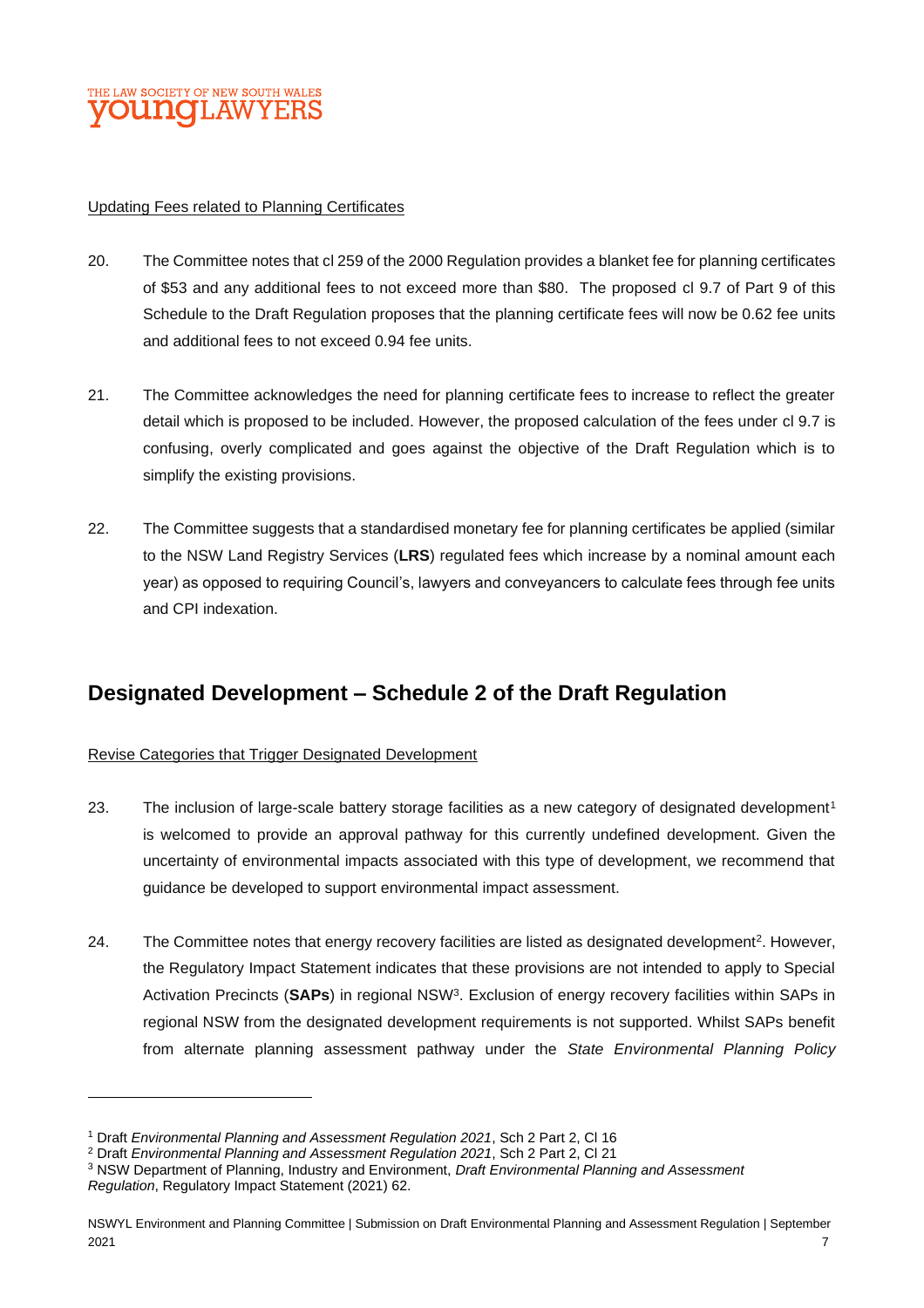

*(Activation Precincts) 2000*, the master plan, precinct plan and Activation Precinct Certificate processes do not afford the same targeted environmental scrutiny as environmental impact statements (**EIS**), required for designated development. Given that energy recovery facilities have been identified as designated development due to substantial community concern and uncertainty around mitigation measures and human health, $4$  it is unclear whether the SAP process would be sufficiently rigorous.

Exclude Lower Risk Activities from Being Designated Development and Update Categories based on Industry **Changes** 

25. Removal of well-understood low risk developments from the designated development category is supported. However, it is recommended that a consistent suite of standards should be developed to support Councils in assessing these developments that will now avoid the detailed scrutiny under designated development provisions.

#### Align with POEO Act Activities

26. The Committee supports aligning designated development provisions for activities requiring an environment protection licence with the terminology and thresholds under the *Protection of the Environment Operations Act 2000* (NSW) (**POEO Act**). Consistency will provide certainty for proponents and the community as to what constitutes potential environmental impacts and will reduce the regulatory burden of redefining the same term used between differing legislation.

#### Update Location-Based Triggers for Designated Development

27. The Committee commends the clarification provided in cl 2(3)(a) of Schedule 2 (Measuring distances between dwellings and development works), which specifies that the dwelling does not include associated works such as access roads. On the other hand, the Committee considers that associated works are relevant to determining the extent of a *proposed development*. For example, cl 2(2)(b) (measuring the development's distance from the coastline) excludes access roads from the extent of the development. Given that certain development is classed as designated development when occurring in proximity to the coastline, it is relevant to take associated works such as access roads into account as these may also have an environmental impact.

<sup>4</sup> NSW Department of Planning, Industry and Environment, *Draft Environmental Planning and Assessment Regulation*, Regulatory Impact Statement (2021) 62.